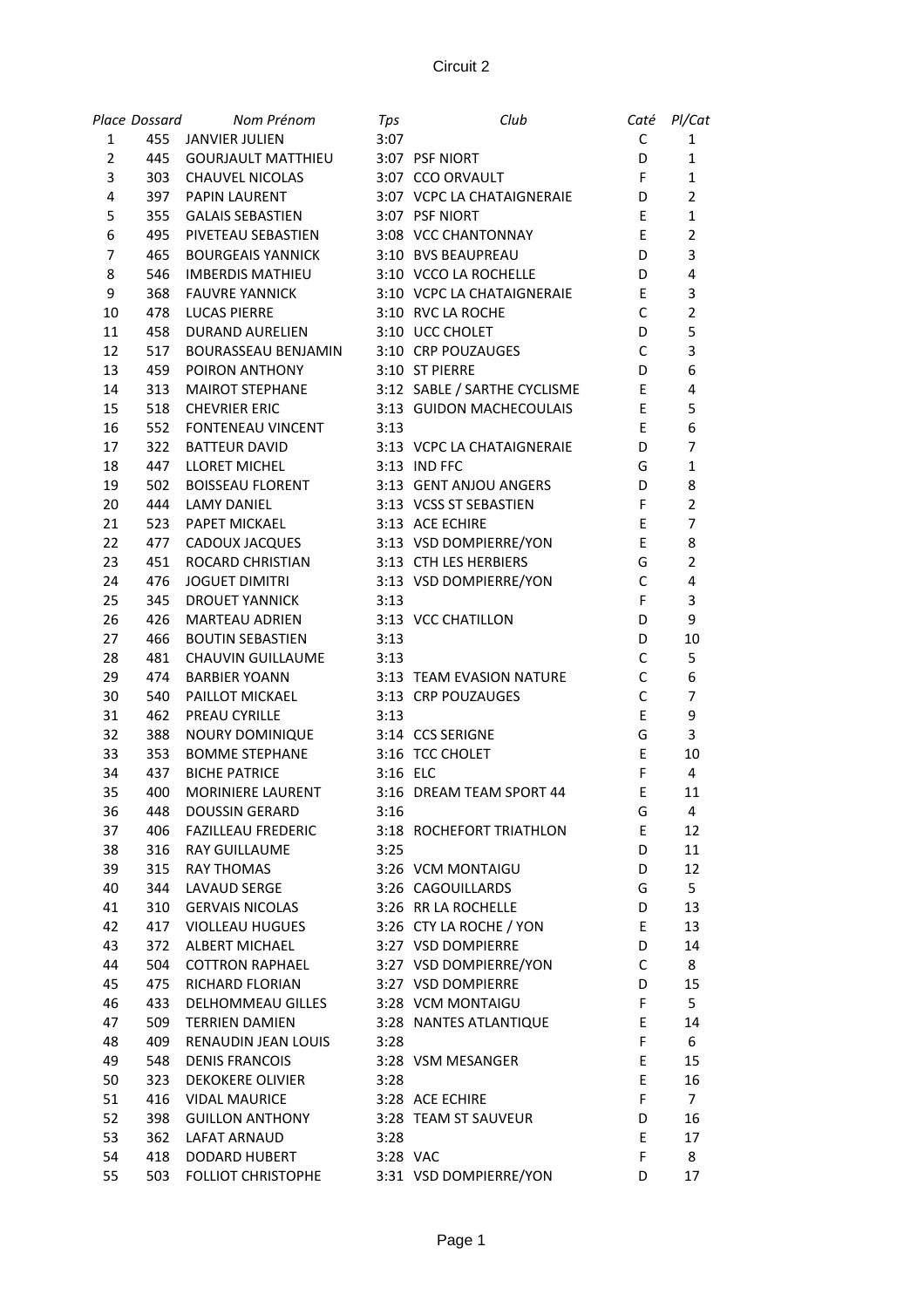| 56  | 524 | <b>GUTHBROD STEPHANE</b>     |      | 3:31 CE MAAF                | Ε           | 18             |
|-----|-----|------------------------------|------|-----------------------------|-------------|----------------|
| 57  | 302 | <b>GIRET CHRISTIAN</b>       |      | 3:31 CRP POUZAUGES          | E           | 19             |
|     |     |                              |      | 3:31 VC CHANTONNAY          | E           |                |
| 58  | 553 | <b>HERAULT FRANCK</b>        |      |                             |             | 20             |
| 59  | 531 | <b>CREPEAU HERVE</b>         |      | 3:31 VC CHANTONNAY          | D           | 18             |
| 60  | 391 | <b>DUPUIS JACKY</b>          |      | 3:31 VCC CHATILLON          | G           | 6              |
| 61  | 499 | NOIRAUD JEAN MARIE           |      | 3:31 CLM MONCOUTANT         | G           | $\overline{7}$ |
| 62  | 312 | <b>HAMON OLIVIER</b>         | 3:31 |                             | Ε           | 21             |
| 63  | 413 | <b>JASOR ERNEST</b>          |      | 3:31 RLJ LA JARRIE          | F           | 9              |
| 64  | 470 | SOULARD JEAN PIERRE          |      | 3:31 VCC CHALLANS           | F           | 10             |
| 65  | 519 | PERRUCHAS THIERRY            |      | 3:31 GM MACHECOUL           | Ε           | 22             |
| 66  | 489 | <b>ROUET FRANCOIS</b>        |      | 3:31 CTH LES HERBIERS       | E           | 23             |
| 67  | 469 | MAGNERON OLIVIER             |      | 3:31 TEAM ST SAUVEUR        | F           | 11             |
| 68  | 432 | <b>GUITTON SEBASTIEN</b>     |      | 3:31 VCC CHATILLON          | D           | 19             |
| 69  | 390 | <b>BISIAUX THOMAS</b>        | 3:31 |                             | E           | 24             |
| 70  | 555 | <b>FLOCHLAY YANNICK</b>      | 3:31 |                             | E           | 25             |
| 71  | 305 | PLISSONNEAU SILVERE          |      | 3:31 RR LA ROCHELLE         | F           | 12             |
| 72  | 454 | <b>NERAULT PHILIPPE</b>      | 3:31 |                             | E           | 26             |
| 73  | 513 | MARCEAU JACKY                | 3:31 |                             | E           | 27             |
| 74  | 423 | BILLEROT JEROME              | 3:31 |                             | E           | 28             |
| 75  | 49  | SIMON DIMINIQUE              |      | 3:31 ACP PELLOUAILLES       | F           | 13             |
| 76  | 425 | <b>BABEAU DAVID</b>          |      | 3:34 VCC CHATILLON          | D           | 20             |
| 77  | 493 | PIRES GUILLAUME              |      | 3:35 VS NANTE               | D           | 21             |
| 78  | 424 | RIVALLEAU PHILIPPE           | 3:35 |                             | Ε           | 29             |
|     |     |                              |      |                             | D           |                |
| 79  | 486 | ROGEAUX OLIVIER              |      | 3:35 CYCLO MARTRES DE VEYRE |             | 22             |
| 80  | 342 | MAROLLEAU DAVID              |      | 3:35 HC STE HERMINE         | D           | 23             |
| 81  | 494 | <b>BELLIARD SYLVAIN</b>      |      | 3:35 LE PIGNON DRAINOIS     | D           | 24             |
| 82  | 443 | <b>GIRAULT JEAN PASCAL</b>   |      | 3:35 ECPR REZE              | F           | 14             |
| 83  | 457 | <b>GAUTIER YOHAN</b>         |      | 3:35 TC CHALONNES           | E           | 30             |
| 84  | 498 | <b>BRUNET TONY</b>           |      | 3:35 CLM MONCOUTANT         | D           | 25             |
| 85  | 371 | <b>COUTAUD ANTHONY</b>       |      | 3:37 VCC CHALLANS           | F           | 15             |
| 86  | 510 | <b>JOUIS STEPHANE</b>        |      | 3:37 PIGNON DRAINOIS        | D           | 26             |
| 87  | 9   | MEUNIER JEREMY               |      | 3:38 TEAM SAINT SAUVEUR     | D           | 27             |
| 88  | 367 | <b>CHEVALIER YVES</b>        |      | 3:39 NDVS NANTES            | F           | 16             |
| 89  | 453 | BONNEAU PHILIPPE             |      | 3:39 ACE ECHIRE             | F           | 17             |
| 90  | 479 | <b>BOUILLON JEREMY</b>       |      | 3:39 RVC LA ROCHE           | $\mathsf C$ | 9              |
| 91  | 326 | THOREAU MICHAEL              |      | 3:39 CLM MONCOUTANT         | D           | 28             |
| 92  | 539 | <b>VILLESSOT STEPHANE</b>    | 3:39 |                             | F           | 18             |
| 93  | 449 | LAURENT DOMINIQUE            | 3:39 |                             | F           | 19             |
| 94  | 402 | <b>MASSON THIERRY</b>        |      | 3:39 TCC CHOLET             | G           | 8              |
| 95  | 357 | <b>GOURICHON ANTHONY</b>     | 3:39 |                             | Е           | 31             |
| 96  | 324 | JEANJEAN PASCAL              |      | 3:39 AJS SALLES LAVALETTE   | G           | 9              |
| 97  | 501 | <b>MARTIN PIERRE YVES</b>    |      | 3:39 UCPR REZE              | E           | 32             |
| 98  | 389 | <b>QUERCRON JEAN-CHARLES</b> |      | 3:39 LUCON TRIATHLON        | F           | 20             |
| 99  | 349 | <b>GAUDIO JEAN</b>           |      | 3:39 AC CHATELLERAULT       | F           | 21             |
| 100 | 318 | <b>PUAUD PATRICE</b>         |      | 3:39 ACP LE POIRE/VIE       | E           | 33             |
| 101 | 404 | <b>ORCEAU THIERRY</b>        |      | 3:39 ACP LE POIRE/VIE       | F           |                |
|     |     |                              |      |                             | F           | 22             |
| 102 | 309 | <b>BERTON ERIC</b>           |      | 3:39 LA ROCHELLE TRI        |             | 23             |
| 103 | 403 | <b>CHARRIER PASCAL</b>       |      | 3:39 ACP LE POIRE/VIE       | F           | 24             |
| 104 | 306 | <b>CONTY JULIEN</b>          |      | 3:39 ECOP OSNY PONTOISE     | D           | 29             |
| 105 | 440 | <b>FERRE PHILIPPE</b>        | 3:39 |                             | F           | 25             |
| 106 | 480 | <b>LEGER MANUEL</b>          | 3:40 |                             | С           | 10             |
| 107 | 484 | <b>WAGON PATRICK</b>         |      | 3:40 VCN NIORT              | F           | 26             |
| 108 | 435 | <b>BILLAUDEAU FRANCIS</b>    |      | 3:40 HERMINE CT             | Ε           | 34             |
| 109 | 439 | <b>MARTINEAU FABIEN</b>      |      | 3:40 VCC CHATILLON          | Ε           | 35             |
| 110 | 365 | <b>BAUCHERON DAMIEN</b>      |      | 3:40 CNP REDON              | $\mathsf C$ | 11             |
| 111 | 109 | <b>JOSSON NICOLAS</b>        | 3:43 |                             | C           | 12             |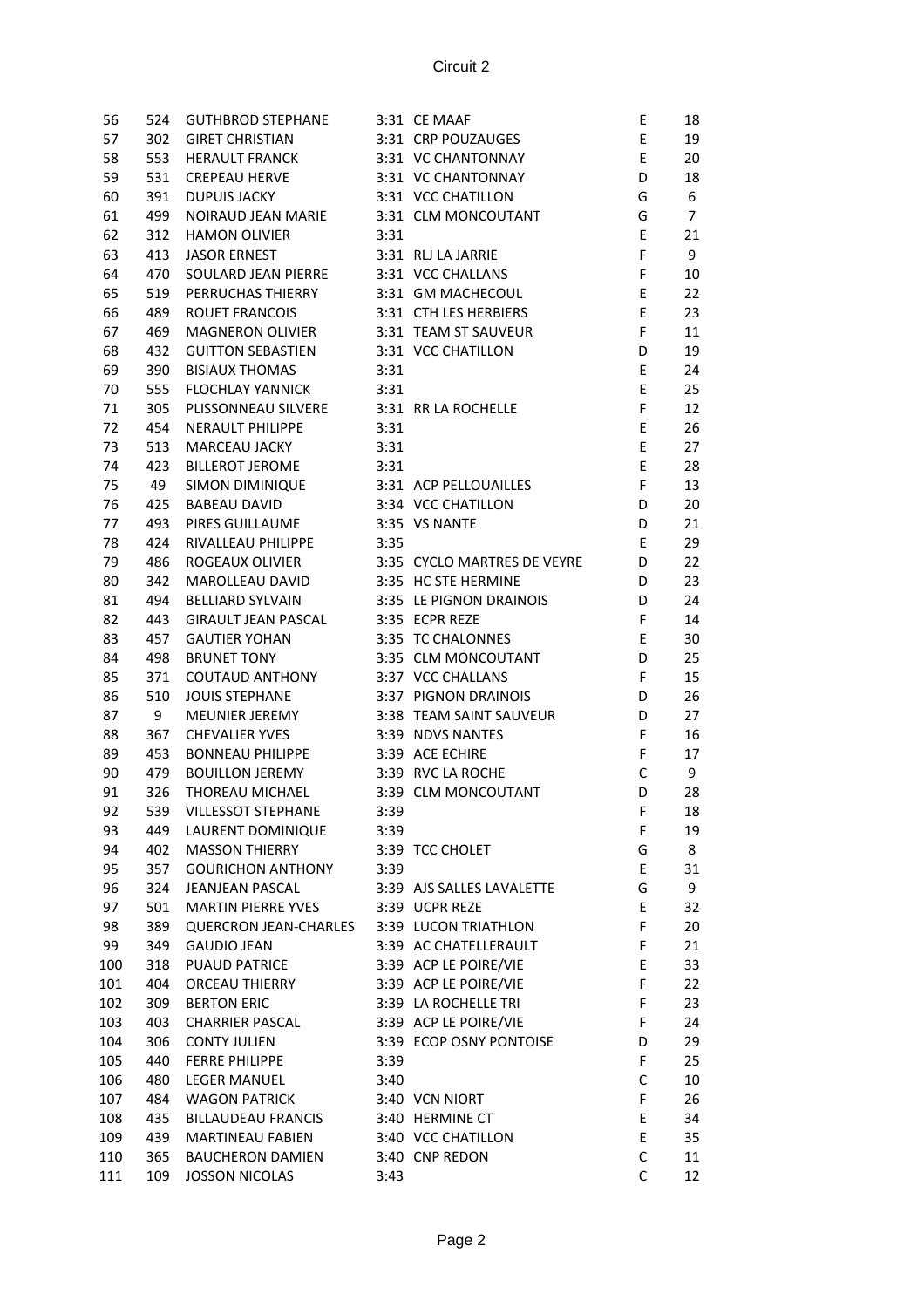| 112 | 511 | <b>BAILLY BERNARD</b>                      | 3:44 |                            | F           | 27           |
|-----|-----|--------------------------------------------|------|----------------------------|-------------|--------------|
| 113 | 529 | DARDENNES MICHEL                           |      | 3:44 CVS CHOLET            | G           | 10           |
| 114 | 464 | <b>CLOCHARD JULIEN</b>                     |      | 3:44 CRP POUZAUGES         | D           | 30           |
| 115 | 500 | <b>GILBERT CEDRIC</b>                      |      | 3:44 CLM MONCOUTANT        | E           | 36           |
| 116 | 463 | CHAVIGNY DAVID                             | 3:44 |                            | E           | 37           |
| 117 | 461 | LOIZEAU JOHAN                              | 3:44 |                            | E           | 38           |
| 118 | 530 | ROUSSEAU JACQUES                           |      | 3:44 CVS CHOLET            | F           | 28           |
| 119 | 528 | POHU STEPHANE                              |      | 3:44 CVS CHOLET            | F           | 29           |
| 120 | 482 | <b>MEYER ALAIN</b>                         |      | 3:45 VCN NIORT             | F           | 30           |
|     |     |                                            |      |                            |             |              |
| 121 | 405 | <b>COUSIN MICHEL</b>                       |      | 3:45 VCPC LA CHATAIGNERAIE | G           | 11           |
| 122 | 434 | <b>GUIVEL PATRICK</b>                      |      | 3:46 CLR ROCHESERVIERE     | Ε           | 39           |
| 123 | 331 | <b>DESLANDES DAMIEN</b>                    |      | 3:47 CLE EVREUX            | E           | 40           |
| 124 | 332 | <b>DESLANDES DENIS</b>                     |      | 3:47 CLE EVREUX            | $\mathsf C$ | 13           |
| 125 | 325 | DOUILLARD SIMON                            |      | 3:48 VSD DOMPIERRE         | D           | 31           |
| 126 | 520 | VIAUD BENJAMIN                             |      | 3:48 CLO ORVAULT           | D           | 32           |
| 127 | 308 | ST LEGER MICHAEL                           |      | 3:48 CCS SERIGNE           | F           | 31           |
| 128 | 533 | <b>FAVREAU GILDAS</b>                      |      | 3:48 CLM MONCOUTANT        | E           | 41           |
| 129 | 699 | BYROTHEAU STEPHANE 3:48 CTY LA ROCHE / YON |      |                            | E           | 42           |
| 130 | 350 | <b>BLEUNVEN GERARD</b>                     |      | 3:48 TEAM LANDI TRIATHLON  | F           | 32           |
| 131 | 483 | <b>GEFFARD NICOLAS</b>                     |      | 3:48 VCN NIORT             | D           | 33           |
| 132 | 301 | ALVAREZ BERNARD                            | 3:48 |                            | G           | 12           |
| 133 | 427 | <b>MALINGE VINCENT</b>                     |      | 3:48 CRP MONTJEAN          | D           | 34           |
| 134 | 547 | CADIOU MICHEL                              |      | 3:48 RAYON FLORENTAIS      | G           | 13           |
| 135 | 549 | ZOCCHETTI PASCAL                           |      | 3:48 UCPR REZE             | F           | 33           |
| 136 | 307 | ST LEGER SALLY                             |      | 3:48 CCS SERIGNE           | F           | 34           |
| 137 | 394 | <b>DUCHEMIN HENRI</b>                      |      | 3:48 VC PERRIER            | G           | 14           |
| 138 | 338 | LECHAT MARTIAL                             |      | 3:48 ES CHAMPFLEUR         | G           | 15           |
| 139 | 414 | <b>FOLIN ALAIN</b>                         |      | 3:48 RLJ LA JARRIE         | E           | 43           |
| 140 | 369 | JACQUETTE JULIEN                           |      | 3:48 ES CHAMPFLEUR         | D           | 35           |
| 141 | 492 | <b>DANIEL GILLES</b>                       |      | 3:50 CYCLO VTT SAVENAY     | D           | 36           |
| 142 | 321 | LECHAT CHRISTOPHE                          |      | 3:50 UCHS                  | D           | 37           |
| 143 | 431 | DELHOMMEAU MATHIEU                         | 3:52 |                            | D           | 38           |
| 144 | 333 | CHASQUEIRA JOAQUIM                         |      | 3:52 RR LA ROCHELLE        | G           | 16           |
|     | 516 | <b>GILARD JEAN MICHEL</b>                  |      | 3:52 IRON TEAM 44          | F           | 35           |
| 145 |     | <b>GABORIAUD FLORIAN</b>                   |      |                            | D           |              |
| 146 | 429 |                                            | 3:52 |                            |             | 39           |
| 147 | 304 | <b>TOUVRON ROBERT</b>                      |      | 3:52 CHATEL A VELO         | G           | 17           |
| 148 | 335 | <b>DURAND ERIC</b>                         |      | 3:52 CCV VERTOU            | F           | 36           |
| 149 | 522 | LE MOAL BRUNO                              |      | 3:52 AS MACIF MUTAVIE      | F           | 37           |
| 150 | 317 | AUBOUIN BERNARD                            |      | 3:52 CC COUZEIX            | G           | 18           |
| 151 | 526 | <b>VALLEE FRANCOIS</b>                     |      | 3:52 CLM MONCOUTANT        | Ε           | 44           |
| 152 | 327 | DEBUCQUET CHRISTIAN                        | 3:53 |                            | Ε           | 45           |
| 153 | 415 | <b>BUSATO GUY</b>                          | 3:54 |                            | F           | 38           |
| 154 | 126 | <b>COULON ARNAUD</b>                       | 3:54 |                            | Е           | 46           |
| 155 | 420 | LHOMMEAU MICHEL                            | 3:55 |                            | F           | 39           |
| 156 | 65  | <b>JAUNAULT ULRICH</b>                     |      | 3:55 CCV VALLET            | E           | 47           |
| 157 | 356 | <b>GUERIN MARCEL</b>                       |      | 3:56 CCC CHATEAUBRIANT     | G           | 19           |
| 158 | 319 | <b>ALBERT SEBASTIEN</b>                    |      | 3:56 LPCC LES PONT DE CE   | E           | 48           |
| 159 | 395 | SOULARD JEAN MARIE                         |      | 3:59 CLM MONCOUTANT        | F           | 40           |
| 160 | 340 | <b>VITAL BENOIT</b>                        | 3:59 |                            | F           | 41           |
| 161 | 341 | <b>BILLEAUD DANIEL</b>                     | 3:59 |                            | F           | 42           |
| 162 | 441 | <b>MENARD CORALIE</b>                      |      | 4:00 BMX CARQUEFOU         | B           | $\mathbf{1}$ |
| 163 | 536 | <b>BOURG FABRICE</b>                       | 4:00 |                            | F           | 43           |
| 164 | 515 | LEPAROUX AURELIEN                          |      | 4:00 CLO ORVAULT           | D           | 40           |
| 165 | 556 | <b>RENE FRANCK</b>                         |      | 4:00 ASCL LEROUX           | Ε           | 49           |
| 166 | 377 | <b>VARENNE PASCAL</b>                      |      | 4:00 ST SYMPHORIEN CYCLOS  | F           | 44           |
| 167 | 442 | MORISSEAU PATRICK                          | 4:00 |                            | F           | 45           |
|     |     |                                            |      |                            |             |              |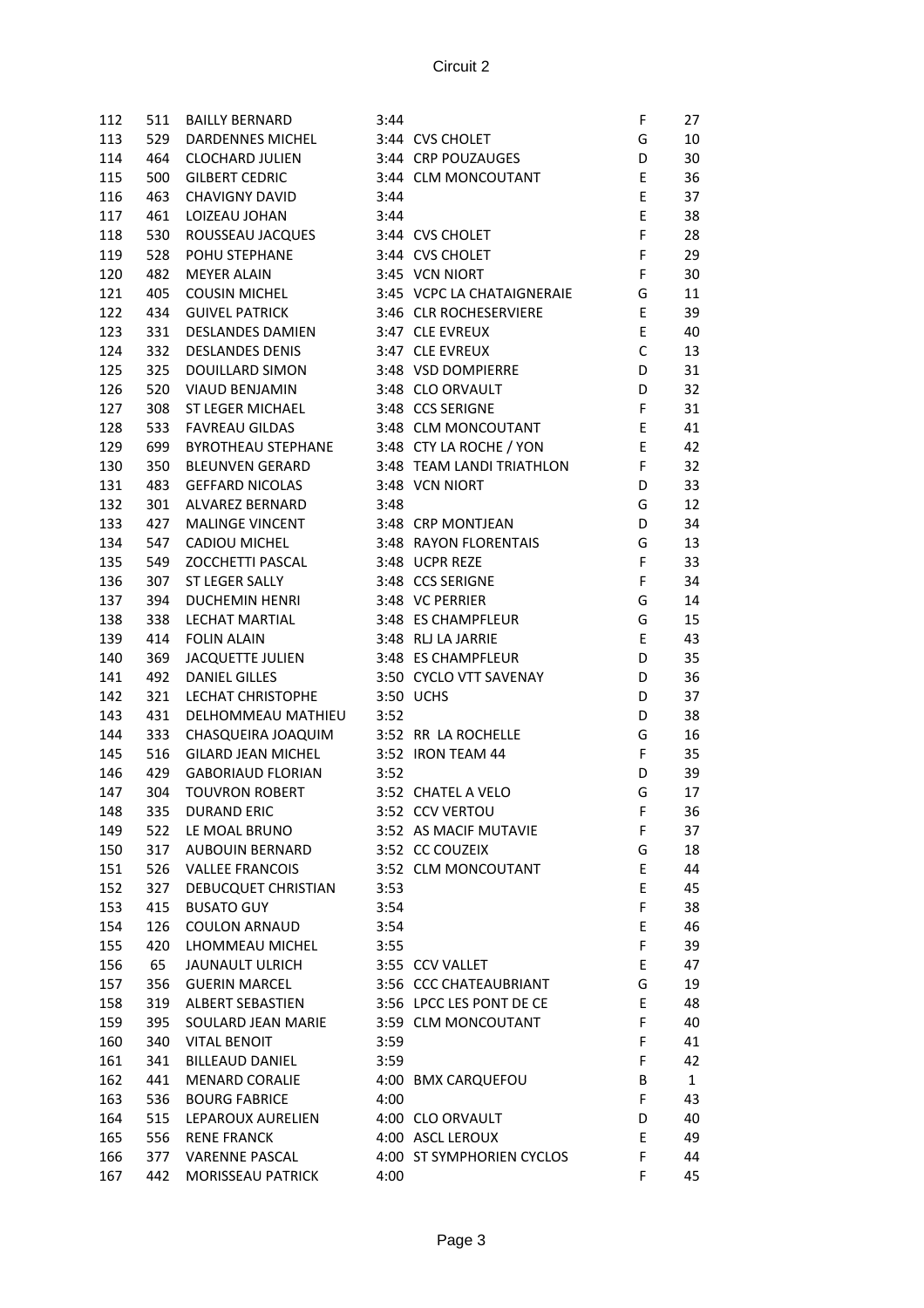| 168 | 491 | BESSEAU PHILIPPE                      |      | 4:00 CCG GOURGE                             | F           | 46           |
|-----|-----|---------------------------------------|------|---------------------------------------------|-------------|--------------|
| 169 | 532 | <b>FERRAND REMY</b>                   |      | 4:00 RR LA ROCHELLE                         | G           | 20           |
| 170 | 446 | NICOLAS AGNES                         | 4:00 |                                             | A           | $\mathbf{1}$ |
| 171 | 351 | <b>BUFFARD PHILIPPE</b>               |      | 4:00 ECV VEZINS                             | G           | 21           |
| 172 | 460 | GABORIT LAURENT                       | 4:00 |                                             | Ε           | 50           |
| 173 | 396 | MAZOUE JEAN MICHEL                    |      | 4:01 LAVT                                   | F           | 47           |
| 174 | 541 | <b>GUY PASCAL</b>                     |      | 4:02 PSF NIORT                              | F           | 48           |
| 175 | 514 | ROUET SEBASTIEN                       | 4:02 |                                             | E           | 51           |
| 176 | 314 | <b>BARBIER GERARD</b>                 |      | 4:02 ACP POUMEUSE BOISSY                    | G           | 22           |
| 177 | 430 | <b>GAUTIER SYLVAIN</b>                | 4:03 |                                             | D           | 41           |
| 178 | 505 | PETERS LLOYD                          |      | 4:04 PENZANCE WHEELERS                      | $\mathsf F$ | 49           |
| 179 | 38  | SIMON SERGE                           |      | 4:05 ACV VERRIERE                           | G           | 23           |
| 180 | 401 | MORIN JEAN PIERRE 4:06 PF ST FLORENT  |      |                                             | G           | 24           |
| 181 | 412 | PRUITT JIMMY                          | 4:06 |                                             | F           | 50           |
| 182 | 329 | <b>MAROT REMY</b>                     | 4:09 |                                             | F           | 51           |
| 183 | 419 | <b>GUILMENT ALAIN</b>                 | 4:09 |                                             | $\mathsf F$ | 52           |
|     |     |                                       |      |                                             |             |              |
| 184 | 467 | PETE JEAN YVES 4:10 VSD DOMPIERRE/YON |      |                                             | G           | 25           |
| 185 | 366 | <b>MARTIN DOMINIQUE</b>               | 4:10 |                                             | G           | 26           |
| 186 | 496 | PICHAUD HERVE                         | 4:11 |                                             | D           | 42           |
| 187 | 497 | PICHAUD BERNARD                       | 4:11 |                                             | G           | 27           |
| 188 | 450 | <b>MALE PASCAL</b>                    |      | 4:12 VSSG ST GILLES                         | F           | 53           |
| 189 | 361 |                                       |      | ALBERT JEAN PAUL 4:13 VCPC LA CHATAIGNERAIE | G           | 28           |
| 190 | 399 | <b>COUTANT JEAN PAUL</b>              |      | 4:13 CRP POUZAUGES                          | G           | 29           |
| 191 | 537 | <b>COTTREAU PASCAL</b>                |      | 4:13 VCPC LA CHATAIGNERAIE                  | $\mathsf F$ | 54           |
| 192 | 525 | PARPAILLON MICHEL                     |      | 4:13 CRP POUZAUGES                          | G           | 30           |
| 193 | 452 | <b>NAUD DANIEL</b>                    | 4:13 |                                             | G           | 31           |
| 194 | 485 | <b>VEGA ALAIN</b>                     | 4:13 |                                             | G           | 32           |
| 195 | 330 | POTEREAU PHILIPPE                     |      | 4:16 VCC CHALLANS                           | $\mathsf F$ | 55           |
| 196 | 352 | BURGAUD CLAUDE                        |      | 4:16 VCC CHALLANS                           | F           | 56           |
| 197 | 328 | PIPET FABRICE                         |      | 4:17 SVF FONTENAY LE COMTE                  | F           | 57           |
| 198 | 311 | <b>VINET VINCENT</b>                  | 4:17 |                                             | F           | 58           |
| 199 | 521 | <b>BRUN LAURENT</b>                   |      | 4:17 ACS VOUILLE                            | Е           | 52           |
| 200 | 534 | PELLETIER ALEXIS                      | 4:23 |                                             | E           | 53           |
| 201 | 535 | PELLETIER SEBASTIEN                   | 4:23 |                                             | E           | 54           |
| 202 | 363 | <b>ELINE HUBERT</b>                   | 4:23 |                                             | F           | 59           |
| 203 | 550 | <b>GENOTTE MERYLL</b>                 | 4:23 |                                             | Ε           | 55           |
| 204 | 545 | CELLE JEAN LUC                        | 4:23 |                                             | G           | 33           |
| 205 | 543 | <b>GAUTRON JEAN CHARLES</b>           | 4:23 |                                             | G           | 34           |
| 206 | 544 | <b>MOUNIAU ERIC</b>                   | 4:23 |                                             | G           | 35           |
|     |     | <b>BISIAUX JACQUES</b>                |      |                                             |             |              |
| 207 | 320 |                                       | 4:23 |                                             | G           | 36           |
| 208 | 563 | <b>CRISTINO HENRIQUE</b>              |      | 4:25 CRB BRESSUIRE                          | E           | 56           |
| 209 | 421 | <b>BAUDRY PATRICK</b>                 | 4:26 |                                             | F           | 60           |
| 210 | 422 | <b>BROSSEAU PATRICK</b>               | 4:26 |                                             | D           | 43           |
| 211 | 346 | ROUQUENELLE GILLES                    |      | 4:30 CMCM CHAPELLE DES MARAIS               | G           | 37           |
| 212 | 557 | PICONE MICHEL                         |      | 4:32 CTL LUCON                              | G           | 38           |
| 213 | 359 | <b>BENETEAU PHILIPPE</b>              | 4:32 |                                             | G           | 39           |
| 214 | 411 | <b>JACQUES DOMINIQUE</b>              |      | 4:33 TEAM ST SAUVEUR                        | F           | 61           |
| 215 | 410 | <b>JACQUES BERNARD</b>                |      | 4:33 TEAM ST SAUVEUR                        | G           | 40           |
| 216 | 381 | <b>GEAY JACKY</b>                     |      | 4:34 ST SYMPHORIEN CYCLOS                   | G           | 41           |
| 217 | 468 | <b>ROY THIERRY</b>                    | 4:34 |                                             | E           | 57           |
| 218 | 380 | DELAVAUD YANNICK                      |      | 4:34 ST SYMPHORIEN CYCLOS                   | G           | 42           |
| 219 | 382 | <b>BOCHER ALBERT</b>                  |      | 4:34 ST SYMPHORIEN CYCLOS                   | F           | 62           |
| 220 | 379 | <b>OSTROMON DOMINIQUE</b>             |      | 4:34 ST SYMPHORIEN CYCLOS                   | G           | 43           |
| 221 | 386 | <b>HOEFSLOOT FRANS</b>                |      | 4:34 ST SYMPHORIEN CYCLOS                   | F           | 63           |
| 222 | 428 | <b>BEGUIER PIERRE</b>                 |      | 4:34 VSCB BEAUVOIR / NIORT                  | G           | 44           |
| 223 | 558 | ROUET OLIVIER                         |      | 4:34 VCC SOMLOIRE                           | F           | 64           |